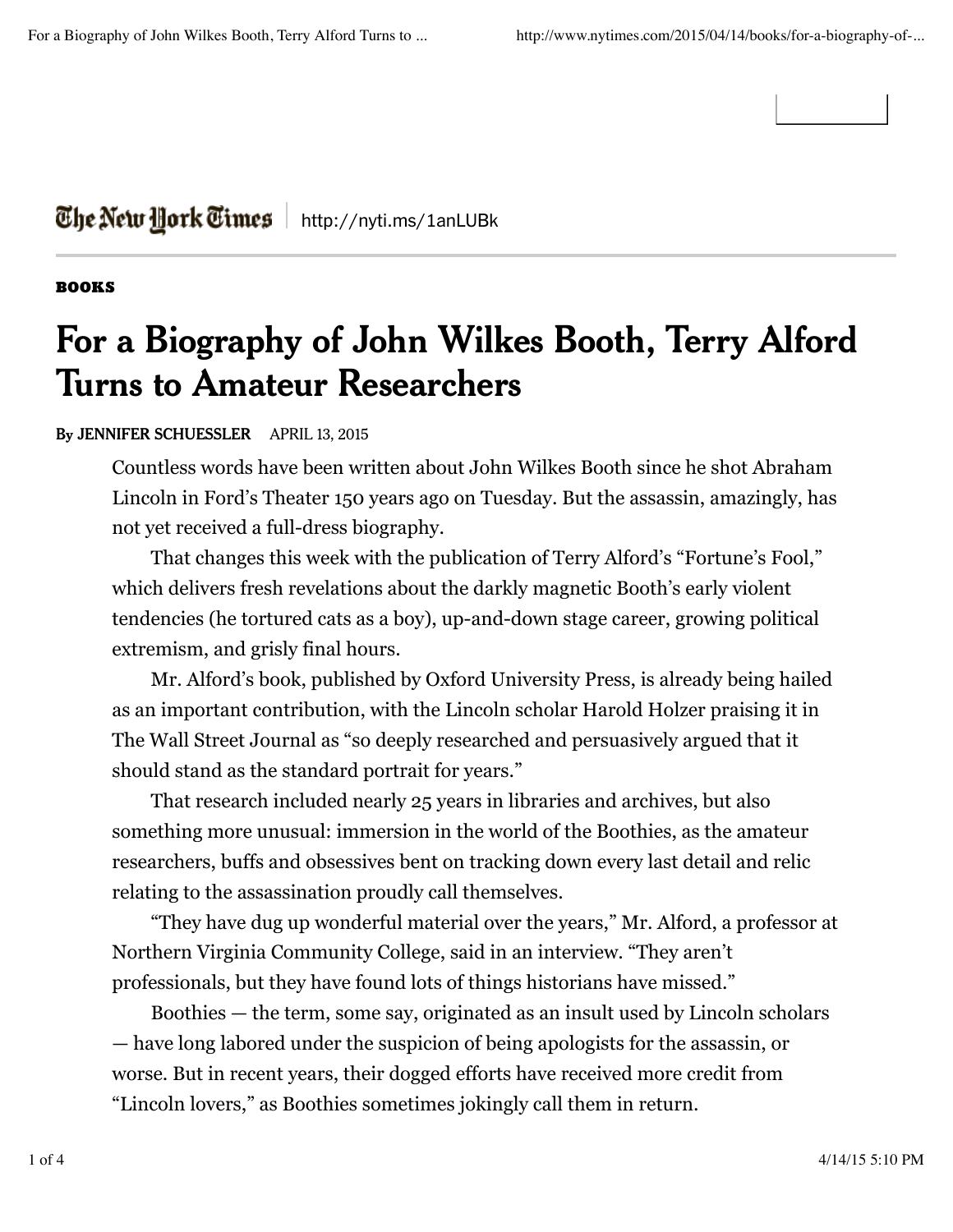Boothies, Mr. Alford said, led him to significant new sources, like a previously unknown statement by one of the assassin's co-conspirators, found in the attic of someone descended from one of Booth's lawyers. And then there are more questionable artifacts, like the fragment of the crutch Booth used during his 12 days on the run, which Mr. Alford bought from a family near Port Royal, Va.

"It's known as the True Crutch," he said. "The joke was that one touch would turn an admirer of Lincoln into a rabid secessionist."

Lay researchers have long played an outsize role in Lincoln scholarship, especially when it comes to the assassination. The historian Mark E. Neely Jr., writing in 1979, lamented that scholars had largely ignored the topic, leaving the field open to "an avalanche of absurd sensationalizing" and conspiracy theories.

That scholarly reticence has lifted somewhat in recent years as studies of how the Civil War is remembered, exemplified by books like C. Wyatt Evans's "The Legend of John Wilkes Booth" (2004) and Martha Hodes's "Mourning Lincoln," published in February, have gained ground in the academy. Still, Mr. Holzer summed up the lingering aversion to spending too much time focusing on the assassin.

"Booth is repulsive and a murderer," he said. "This was a man who, with a single act, may have postponed for 100 years the chance of any kind of racial reconciliation."

Into the void have swept the Boothies, a loose network of people who congregate at sites like Tudor Hall, the Booth family home near Bel Air, Md., and the Surratt House Museum in Clinton, Md., the former family home of a convicted co-conspirator. Online, the Boothies gather in places like the Lincoln Discussion Symposium, which has more posts on the assassination than on nearly all other topics combined.

The Surratt house, with its costumed guides, attracts some 10,000 visitors a year, and nearly 150 researchers from around the world attended its annual conference this year, including a few mainstream Lincoln scholars. Its 12-hour bus tour of Booth's escape route through Maryland and Virginia regularly sells out, as does a similar one sponsored by Smithsonian Associates.

Historians credit Boothies with valuable research on topics like Booth's weaponry, the flags that hung in Lincoln's box at Ford's Theater and even the Pennsylvania oil leases Booth speculated in.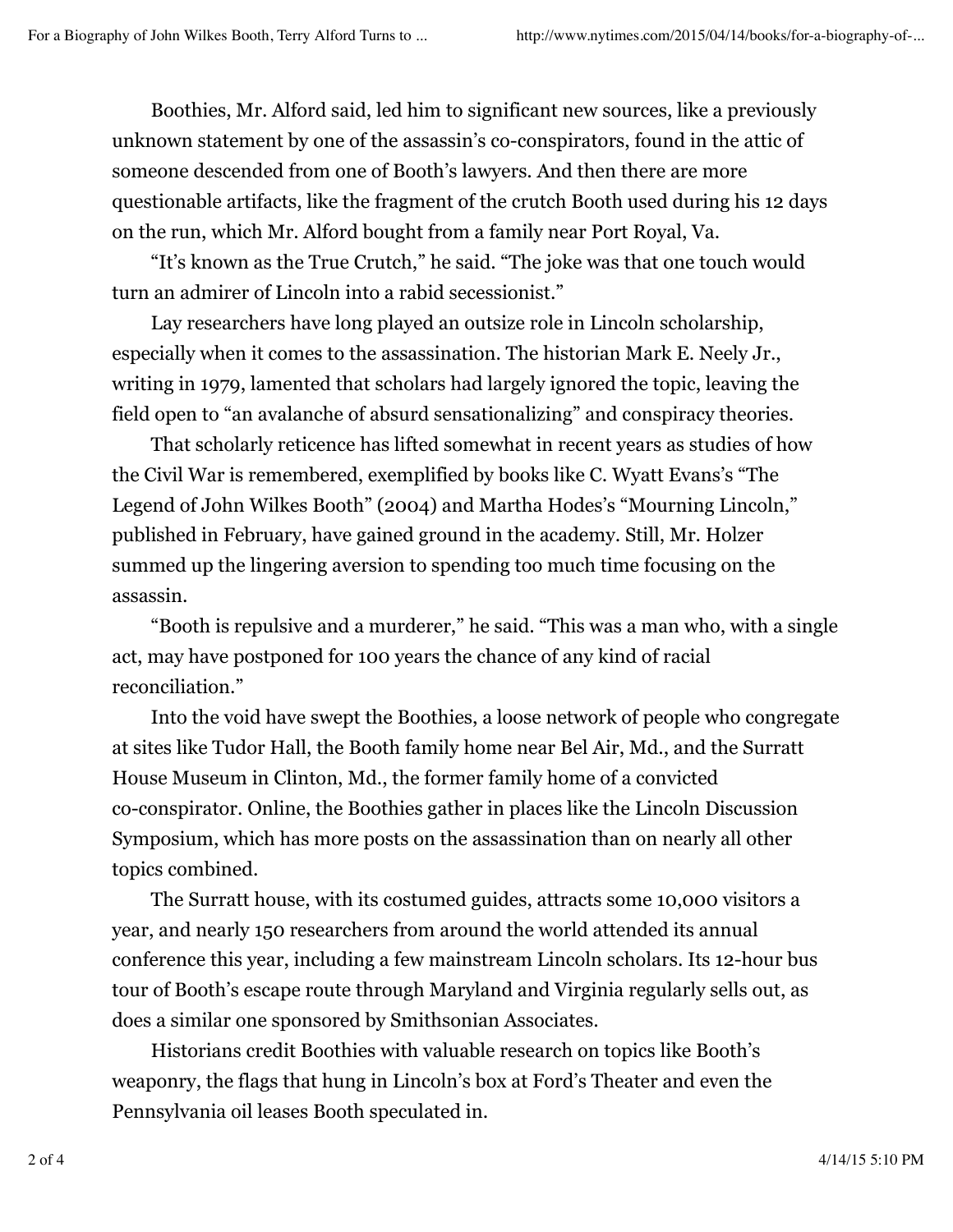"They are familiar with the most arcane details," said Thomas A. Bogar, a retired professor at Hood College in Frederick, Md., and the author of "Backstage at the Lincoln Assassination," a study of the 46 Ford's Theater employees who were swept up in the investigation. "It stops short of that magic line between extreme interest and obsession."

Booth research certainly retains a goofy streak. Michael W. Kauffman, an independent researcher and the author of "American Brutus: John Wilkes Booth and the Lincoln Conspiracies" (2004), supplemented deep archival digging with field experiments like burning down a tobacco barn similar to the one in which Booth was finally cornered and fatally shot.

Dave Taylor, creator of the website BoothieBarn.com and, at 27, something of a next-generation Boothie, has posted videos of a re-enactment of the assassin's days on the run in the woods, complete with demonstrations of tooth brushing "using Civil War-era tools."

Mr. Taylor, a second-grade teacher in St. Mary's County in Maryland, said his purpose was educational. "Booth is obviously a villain," he said. "I'm not celebrating this man at all, but trying to get a glimpse into his psyche."

Laurie Verge, director of the Surratt House Museum, said that she was bitten by the Booth bug as a 10-year-old when she was shown the nightshirt that a conspirator reputedly left at her great-grandparents' house, near the Surratts. She said that the museum had worked hard to overcome a perception of sympathy with Booth's cause.

Today, the museum presents material relating to the Surratts' seven slaves. On Wednesday, the anniversary of Lincoln's death, a mourning wreath will hang on the door.

"Just because you're interested in the mystery of the assassination doesn't mean you hate Lincoln," Ms. Verge said.

Still, the museum remains neutral on the much-debated question of the guilt or innocence of Mary Surratt, the owner of a boardinghouse in Washington, who was convicted of aiding Booth's conspiracy. She became the first woman executed by the United States government, to the outrage of many in the South.

"The idea of education is to present both sides of an issue and let people draw their own conclusions," Ms. Verge said.

Ms. Hodes, a professor at New York University, said there was a risk to focusing on the true-crime minutiae of Booth's plot.